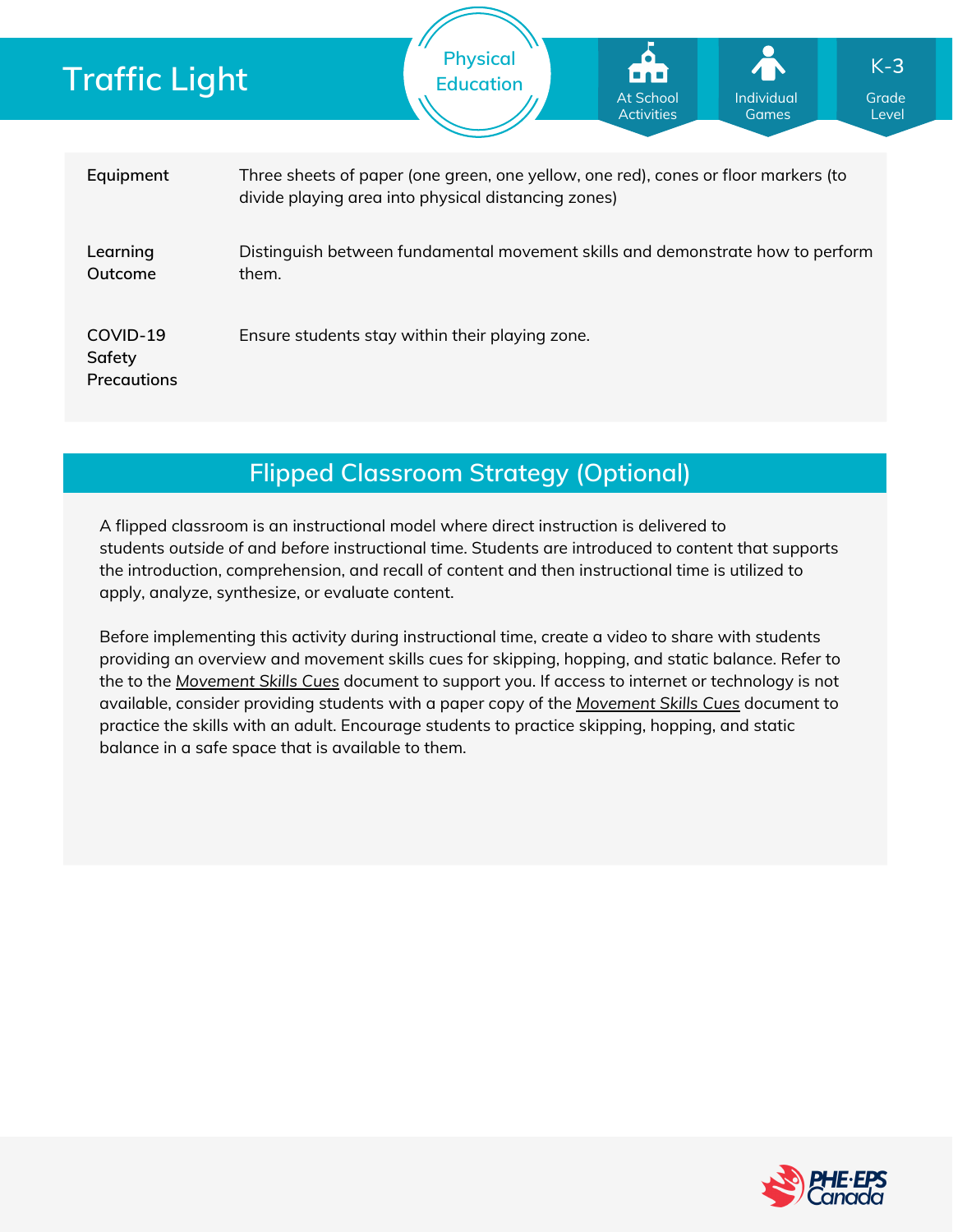# **Traffic Light**

**Physical Education**

At School Activities

Individual Games

Grade K-**3**

Level

# **Activity Description**

Use the cones or floor markers to create a playing zone for each student in a safe space and at a safe distance from others. The zones should be large enough for students to skip within their zone. As a large group, review how to perform skipping, hopping, and static balance or refer to the *[Movement](https://phecanada.ca/sites/default/files/content/docs/Home%20Learning%20Resource/Movement%20Cues/Movement%20Skills%20Cues%201.pdf) Skills Cues* document to support you. If utilizing a flipped classroom strategy, remind students to apply the cues they learned or reviewed in the video or document.

Students pretend to be vehicles responding to the colour of the traffic signal (sheets of coloured paper):

- Green skip within their playing zone
- Yellow hop on the spot
- Red one-foot static balance

For older students, consider having papers with numbers 1 through 4 written on them for when the red traffic signal is shown. When the red traffic signal is shown so is a number. Students then demonstrate static balance with that number of bases of support (e.g., 3 bases of support could be two hands and one foot on the ground, etc.). Invite students to come up with other actions (e.g. filling up with gas, going through a car wash, etc.) and hold up a different coloured paper for these actions.

# **Physical Education Competencies Reflection Questions**

| ı |
|---|
|   |

### **MOVE**

**Develop psychomotor skills, tactics, and strategies that facilitate a variety of physical activities across diverse environments.**





**Develop cognitive skills and strategies for a variety of movement contexts that facilitate critical thinking, decision making, and problem solving. THINK**



### **others, and with their environment. ACT**

**Practice behaviour skills and strategies that facilitate movement competence and confidence.**



Reflection is important to support learning during physical education. Consider asking students the reflection questions below and discuss the answers together.

- *What different body parts did you have to use for the different movements?*
- *Which movement was easiest for you? Hardest? Why?*